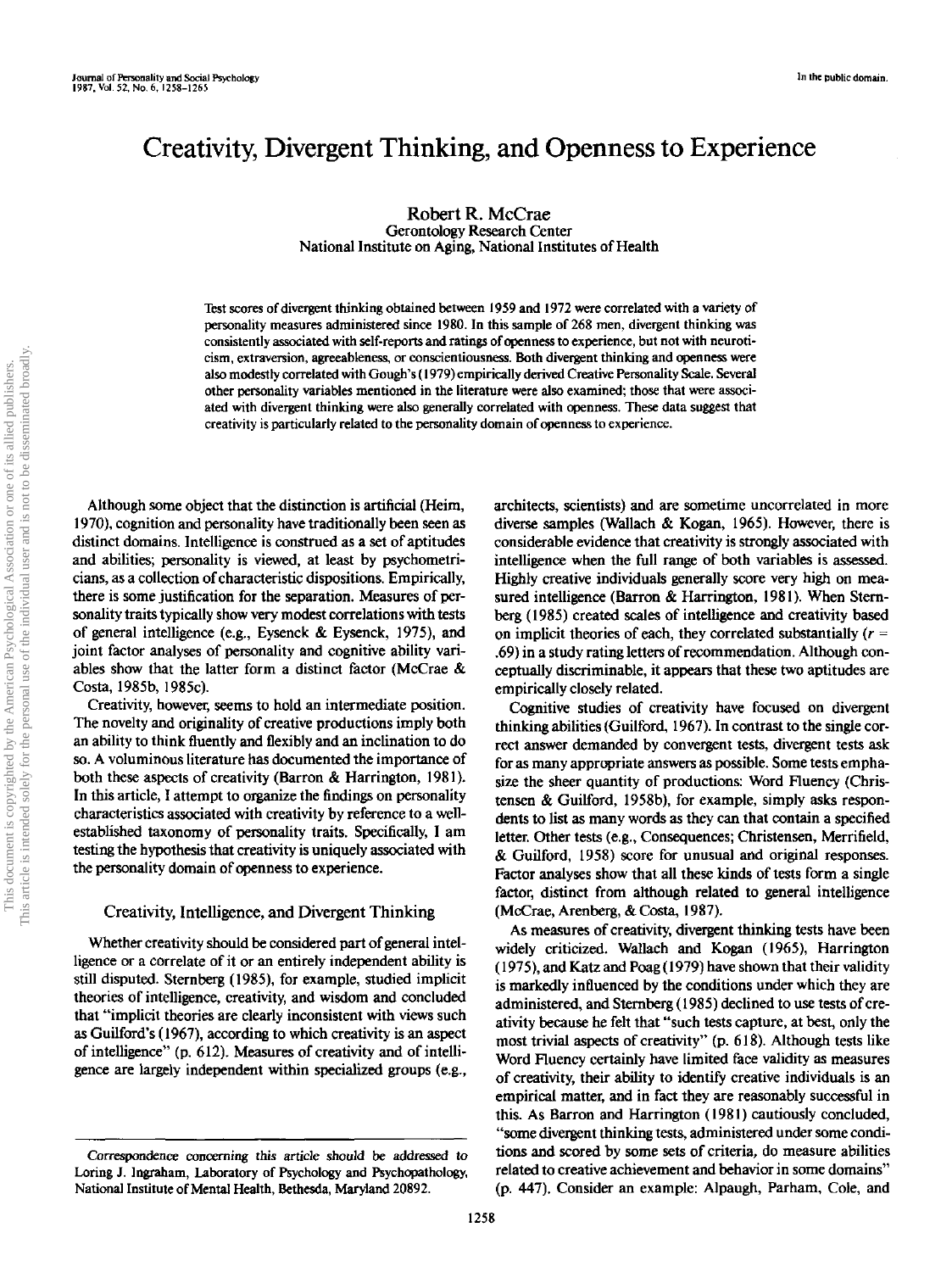Birren (1982) had three English professors score stories written by 61 women, ages 20 to 83, for originality and creativity. Interrater agreement between pairs of judges was quite high.<sup>1</sup> The mean creativity ratings were significantly related to all the divergent thinking tests examined ( $r = .34$  to .55), and the observed relations could not be attributed to age or intelligence.

# Creativity and Personality

Hundreds of studies have compared more and less creative individuals on measures of personality. Many have used the Adjective Check List (ACL; Gough & Heilbrun, 1965); perhaps the most impressive of these studies pooled seven male and five female samples that had been rated for creativity (Gough, 1979). A 30-item Creative Personality Scale (CPS) was developed and cross-validated on samples that totaled over 1,700 subjects. Scales developed by the criterion-group strategy often include a conceptually diverse set of items, and some of the content of the CPS is puzzling. For example, individuals low in creativity described themselves as both *affected and sincere;* individuals high in creativity claimed to be both *informal* and *snobbish.* Most the the items, however, make sense: High scorers report that they are *clever, inventive, reflective,* and *unconventional;* low scorers endorse *commonplace, conservative,* and *interests narrow.* These items are also consistent with the personality characteristics repeatedly identified in the literature as correlates of creativity, including aesthetic sensitivity, broad interests, independence of judgment, and toleration of ambiguity (Barren & Harrington, 1981).

It is possible to interpret most of these traits as components of a broad domain of personality that has been identified as openness to experience (McCrae & Costa, 1985b). Factor analyses of questionnaires, adjective rating scales, and Q-sort items all point to a five-factor model of personality similar to the taxonomy offered in 1963 by Norman. Beyond Neuroticism, Extraversion, Agreeableness, and Conscientiousness is a fifth domain, Openness to Experience, which includes intellectual curiosity, aesthetic sensitivity, liberal values, and emotional differentiation. Adjectives from the Openness factor (McCrae & Costa, 1985c) include *conventional*—*original, down-to-earth imaginative,* and *uncreative*—*creative;* California Q-Set (CQS; Block, 1961) items defining an Openness factor (McCrae, Costa, & Busch, 1986) contrast *values intellectual matters* and *rebellious, nonconforming* with *judges in conventional terms and favors conservative values.* In questionnaire form (Costa & McCrae, 1985b), openness is measured in areas of fantasy, aesthetics, feelings, actions, ideas, and values.

What all these elements share is an interest in varied experience for its own sake. Closed individuals are not necessarily defensive, but they are more comfortable with the familiar and have little incentive to try the new. Individuals closed to experience would have little motivation to be creative, and this might account for the repeated finding that individuals judged creative score high on traits in the domain of openness.

# Divergent Thinking and Openness

Whether openness contributes to the ability to be creative is, however, a more difficult question. In an early study relating divergent thinking to personality scales, Merrifield, Guilford, Christensen, and Frick (1961) reported very modest associations between fluency and originality and such variables as aesthetic interest, reflectiveness, and tolerance for ambiguity. There was no support for the hypotheses that originality would be related to nonconformity, need for adventure, or need for variety. A number of studies have correlated Rokeach's (1960) Dogmatism Scale—a measure of closedness—with measures of creative ability, with conflicting results (Parsons, Tittler,  $\&$ Cook, 1984). It is possible that openness to experience and divergent thinking abilities are independent predictors of creativity; certainly there are many individuals who have the desire to be creative but not the talent.

It is also possible, however, that the measurement of openness has been inadequate. Dogmatism, for example, may represent too small a part of the full domain of openness to show reliable relations. An alternative tradition of measuring openness began with Fitzgerald (1966), whose Experience Inquiry was intended to assess regression in the service of the ego (Kris, 1952). Revisions of this scale were subsequently made by Coan (1974) and Costa and McCrae (1978); the version to be used in this study is part of the NEO Personality Inventory (NEO-PI; Costa & Mc-Crae, 1985b), a questionnaire measure of the five major domains of personality.

In this study, I assess the relations among divergent thinking tests, Cough's CPS, and multiple measures of the five major domains of personality, especially openness to experience. Between 1959 and 1972, participants in the Baltimore Longitudinal Study of Aging (BLSA) were given a battery of divergent thinking tests; since 1980, many of the same individuals have been administered a variety of personality questionnaires and been the objects of peer and spouse ratings. Comparing cognitive performance with personality data collected 8 to 20 years later may seem questionable, but in fact there are good reasons to suspect that the lapse of time will have little effect on the relations observed. In the BLSA sample, the 6-year retest stability of total divergent thinking scores was .87 (McCrae et al., 1987), and personality traits are also known to be very stable in adulthood (McCrae & Costa, 1984; see also Schaefer, 1972). Costa & McCrae (1985a) have argued that, for many purposes, personality data collected at any point in adulthood may be considered contemporaneous, but it is also possible to view this design as a prospective longitudinal study that asks whether divergent thinking ability among adults predicts any aspect of personality a decade later.

A wealth of personality data has been accumulated on BLSA participants, and it seems appropriate here to test supplementary hypotheses about the relation of divergent thinking to other variables suggested by the literature. Woody and Claridge (1977) reported strong correlations between Wallach and Kogan's (1965) tests of creativity and Eysenck and Eysenck's (1975) Psychoticism Scale in a college sample, and Gotz and Götz (1979) found that adult artists scored higher than controls on this dimension. Artistic interests, even among nonartists, have been associated with creativity, and Rump (1982) argued that Holland's (1985) measures of vocational interest may be useful predictors. Finally, Barron and Harrington (1981) sug-

<sup>&#</sup>x27; Compare Amabile's (1982) suggested definition: "A product or response is creative to the extent that appropriate observers independently agree that it is creative" (p. 1001).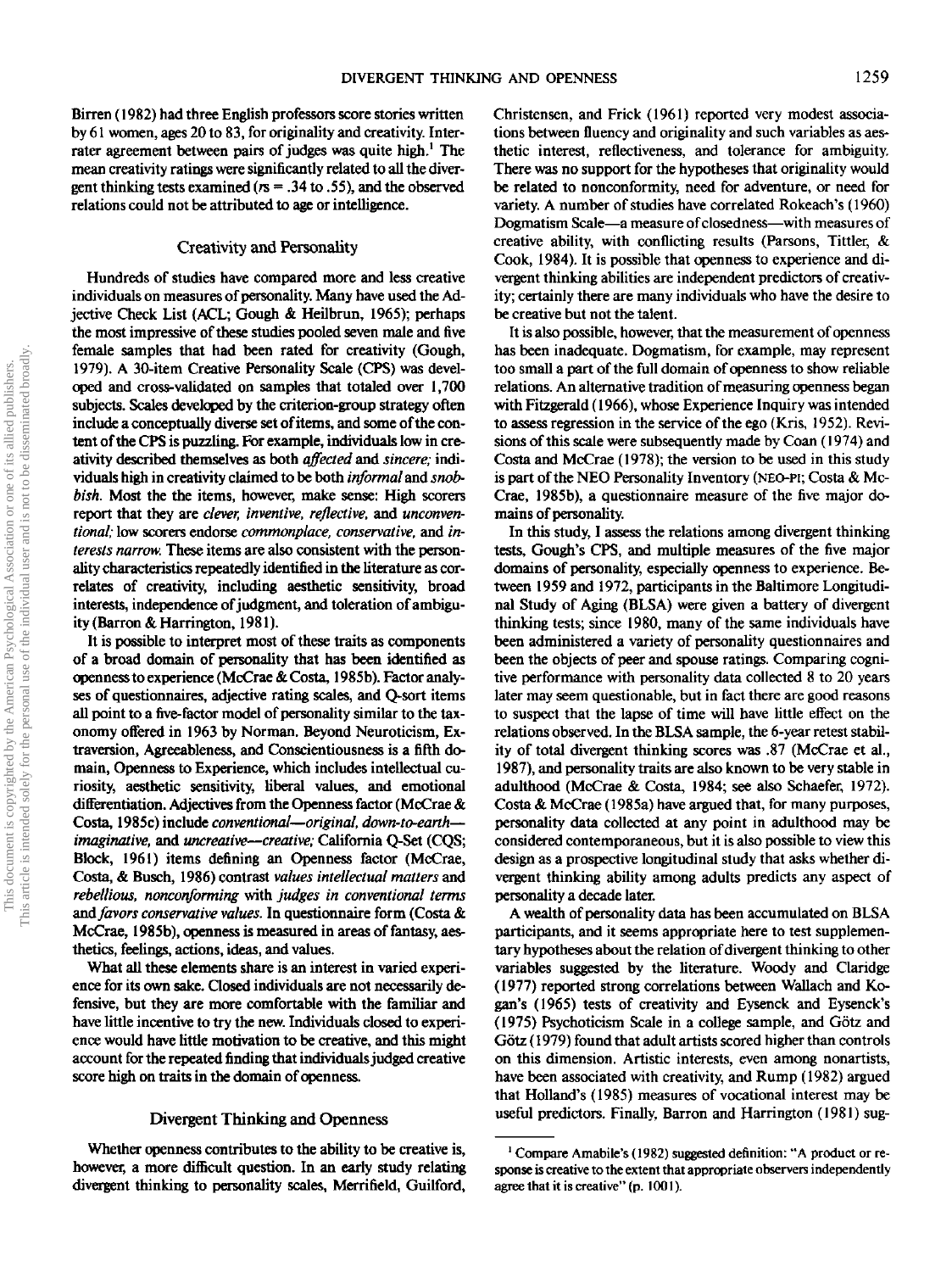| Table 1 |                                        |  |
|---------|----------------------------------------|--|
|         | Schedule of Administration of Measures |  |

| Instrument                    | Date                         |  |  |
|-------------------------------|------------------------------|--|--|
| Divergent thinking tests      | December 1959 to August 1972 |  |  |
| Self-reports                  |                              |  |  |
| NEO Inventory                 | February 1980                |  |  |
| California Q-Set sorts        | August 1981 to January 1985  |  |  |
| Self-Directed Search          | October 1981                 |  |  |
| Preliminary Agreeableness and |                              |  |  |
| Conscientiousness scales.     |                              |  |  |
| adjective ratings,            |                              |  |  |
| psychoticism                  | March 1983                   |  |  |
| Creative Personality Scale.   |                              |  |  |
| Sensation Seeking Scale V     | September 1985               |  |  |
| Peer ratings: NEO Personality |                              |  |  |
| Inventory, adjective ratings  | <b>July 1983</b>             |  |  |
| Spouse ratings: NEO Inventory | August 1980                  |  |  |

gested that sensation seeking is among the traits that should be investigated as correlates of creativity, and a series of studies (see Zuckerman, 1979, pp. 238-240) have demonstrated significant positive correlations between early forms of Zuckerman's (1979) Sensation Seeking Scale (SSS-V) and a variety of measures of creativity and creative behavior. Some of these traits are themselves related to openness to experience; if creativity is uniquely related to openness, then those traits related to divergent thinking abilities should also be correlated with openness.

#### Method

# *Subjects*

Subjects for the study were male volunteer participants in the BLSA (Shock et al., 1984). BLSA participants are a predominantly white, community-dwelling group of individuals who have agreed to return for periodic biomedical and psychological testing. Most have at least a college degree and work in or are retired from scientific, professional, or managerial occupations. Recruitment into the BLSA has been continuous, with most participants referred by friends or relatives already in the study. Although not representative of the general population in education or occupation, comparisons show that this sample does not differ markedly from a national sample with regard to the three personality dimensions of neuroticism, extraversion, and openness to experience (Costa etal., 1986).

As in most longitudinal studies, data have been gathered over a period of years, with new instruments introduced at different stages of the study. Table 1 gives the dates of administration of instruments analyzed in this article. Data were provided by 268 men given divergent thinking tests in the early years of the study and personality measures in recent years. They ranged in age from 18 to 80 at initial testing, with a mean age of 48.4 years. Because of missing data and participation in different aspects of the study, the number of subjects varies across analyses. Results are based on all available data; specific *N* values are given in the tables.

# *Measures and Procedures*

*Divergent thinking tests.* Six measures of divergent thinking were used: Associations! Fluency I (Form A; Christensen *&* Guilford, 1957a), in which subjects provide synonyms; Expressional Fluency (Form A; Christensen & Guilford, 1958a), in which subjects write sentences with words beginning with designated letters; Ideational Fluency I (Form A; Christensen & Guilford, 1957b), in which subjects name objects in specific classes; Word Fluency (Form A; Christensen & Guilford, 1958b), in which subjects write words containing a designated letter, and Consequences (Christensen et al., 1958), in which subjects are required to imagine the possible consequences of unusual situations. The last of these is scored for Obvious and Remote Consequences, the latter being more unusual and original. A total score was also formed by summing standardized scores on the six tests. All tests were timed, and the order of administration of the fluency tests was counterbalanced. Because of time limitations, it was impossible for some subjects to complete the Consequences portion of the battery at the same visit; of the 268 subjects analyzed here, 86% took all tests at the same time, 8% took the Consequences portion at a later visit, and 6% failed to take the Consequences portion.

Because divergent thinking tests are open-ended, they cannot be objectively scored. Interscorer reliability, however, ranged from .96 to 1.00 for the four fluency tests. Interscorer reliability was .81 for Obvious Consequences and .74 for Remote Consequences. In these cases, judgment is needed not only to tally the number of appropriate and nonredundant responses but also to decide which are commonplace and which original; given the necessary subjectivity of these judgments, the observed reliabilities are reasonable. Internal-consistency estimates for the six tests ranged from .78 to .86, and 6-year retest stability ranged from .63 to .81. The 6-year stability coefficient for the total was .87.

When the six divergent thinking tests were jointly factored with the eight subtests of the Army Alpha in the full BLSA sample (McCrae et al., 1987), all variables had positive loadings on the first, general factor. Because two eigenvalues were greater than 1.0, two varimax-rotated principal components were examined. All eight Army Alpha tests had their higher loading (ranging from .65 to .78) on the first factor, General Intelligence; all six divergent-thinking tests had their higher loading (.66 to .75) on the second factor, Fluency. These results suggest that the divergent thinking tests represent a relatively homogeneous cluster of cognitive abilities that are distinguishable from traditional measures of intelligence, and they support the use of a total score as a summary measure of divergent thinking.

*Measures of the Jive-factor model.* The NEO-PI is a 181 -item questionnaire developed through factor analysis to fit a five-dimensional model of personality (Costa & McCrae, 1985b). An earlier version of the test, the NEO Inventory (McCrae & Costa, I983a), measured traits in the three domains of neuroticism, extraversion, and openness to experience; this instrument was used for self-reports and spouse ratings. Recent modifications (McCrae & Costa, 1987) have added two new scales to measure agreeableness and conscientiousness. Self-reports here are based on short, preliminary forms of the Agreeableness and Conscientiousness scales; full scales for these dimensions are used in peer ratings. Item scoring in the NEO-PI is balanced to control for acquiescence, and socially desirable responding does not appear to bias scores (McCrae *&* Costa, 1983b). Internal consistency and 6-month retest reliability for the Neuroticism, Extraversion, and Openness scales range from .85 to .93 (McCrae & Costa, 1983a); internal consistency for the Agreeableness and Conscientiousness scales are .89 and .91, respectively, in peer ratings but somewhat lower in self-reports, where preliminary scales were used. The NEO-PI has been correlated with other inventories, observer ratings, and sentence completions and has been used to predict somatic complaints, psychological well-being, and coping behavior (Costa & McCrae, 1985b).

Five factors were derived from an 80-item adjective rating form in both self-reports (McCrae & Costa, 1985c) and peer ratings (McCrae *&* Costa, 1987). These factors were given the same labels as the domain scales of the NEO-PI and were significantly correlated with the questionnaire measures of the same construct. Five factors were also derived from the 100 items of the CQS (Block, 1961), which were sorted by subjects at their regularly scheduled visits to the Gerontology Research Center (McCrae et al., 1986). The CQS factors showed evidence of con-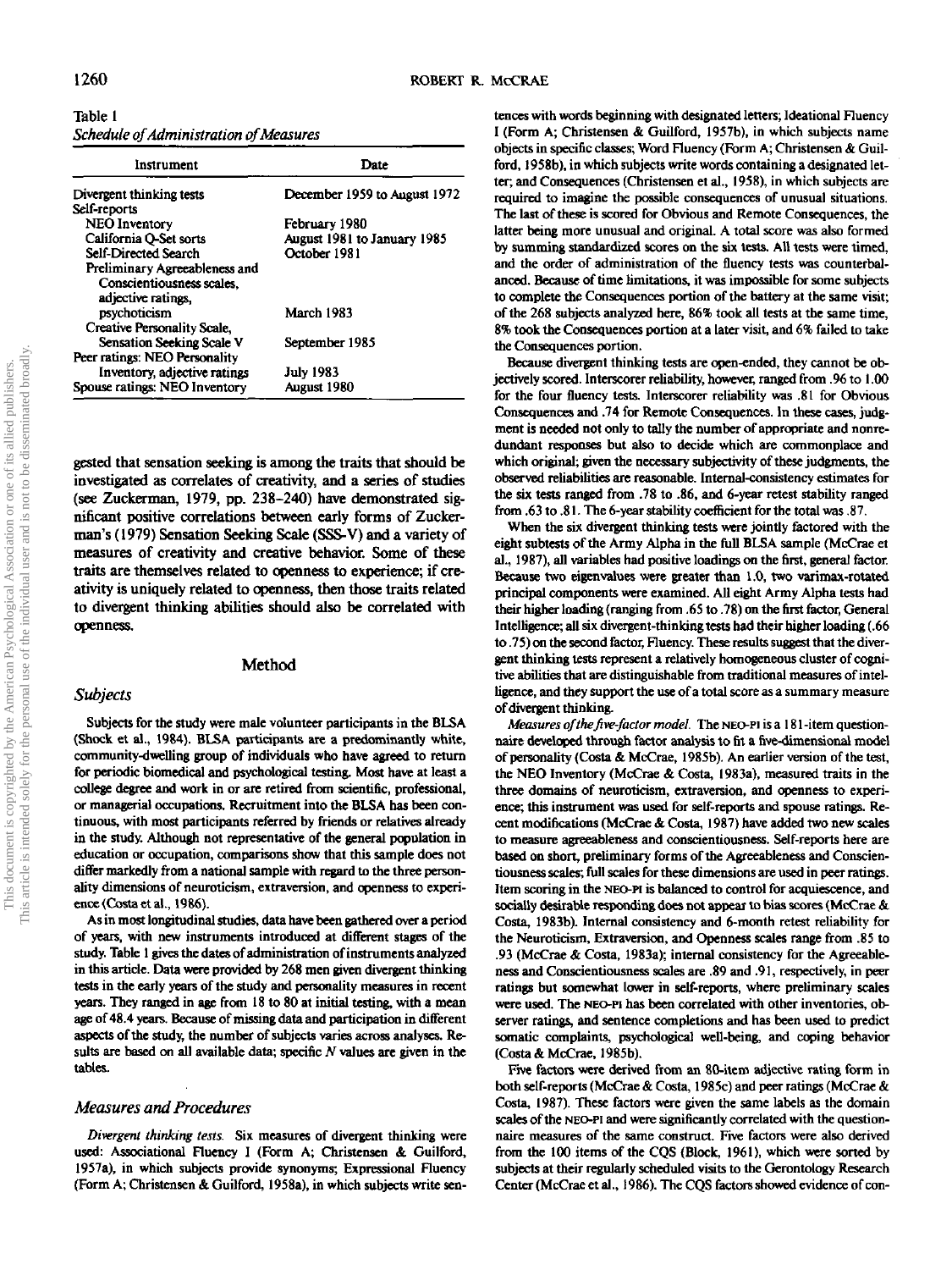vergent and discriminant validity when correlated with the NEO-PI and the adjective factors.

All personality data except the CQS were collected through mail administrations. For approximately half the subjects, spouse ratings for neuroticism, extraversion, and openness were obtained on the NEO Inventory (McCrae, 1982). For a different subsample, peer ratings on the NEO-PI and adjective rating scales were obtained from men and women nominated by the subjects; one to four raters provided assessments. Details on the characteristics of the raters and their relationships to the subjects they rated are provided elsewhere (McCrae & Costa, 1987). In general, the raters resembled the subjects in age and education and appeared to be well acquainted with them, having seen them frequently in a number of different situations for several years. Scores for peer ratings are averaged across raters.

*Creative Personality Scale (Gough, 1979).* TheCPSisa30-itemscale empirically derived from the 300 items of the ACL (Cough & Heilbrun, 1965). Ratings of creativity from expert judges, faculty members, personality-assessment staff members, and life-history interviewers were examined for seven groups of men and five groups of women who had completed the ACL  $(N = 1,701)$ . Correlations of individual items with creativity ratings were used to select 18 positive and 12 negative items. Internal-consistency coefficients in the derivation samples ranged from .73 to .81. The CPS was significantly correlated with six other creativity scales previously derived from the ACL ( $rs = .30$  to .76); in addition, it was correlated with creativity ratings in 10 of the 12 groups. In the two cross-validation samples, it showed correlations with rated creativity of .35 *(N =* 35, *p <* .05) for men and .40 *(N =* 35, *p <* .05) for women.

In this study, the 30 items were administered as a separate scale. To discourage differences in endorsement frequencies, subjects were instructed to "check about half (15) of the items." Internal consistency was .67 in this sample.

*Other personality measures.* Measures of several other personality variables sometimes linked to creativity have also been collected on BLSA participants (see Table I). The EPQ Psychoticism scale (Eysenck & Eysenck, 1975) is a 25-item scale intended to measure the normal personality dimension underlying psychotic and psychopathic disorders. Endorsement frequencies were low in this sample, and coefficient alpha was .47 (McCrae & Costa, 1985a). The Self-Directed Search (SDS; Holland, 1985) is a widely used measure of vocational interests. Subsections on activities, competencies, occupations, and abilities were summed to form general interest scores for six areas: realistic, investigative, artistic, social, enterprising, and conventional (Costa, McCrae, *&* Holland, 1984). The SSS-V (Zuckerman, 1979) consists of four subscales: Thrill and Adventure Seeking (in this sample,  $\alpha$  = .80), Experience Seeking ( $\alpha = .68$ ), Disinhibition ( $\alpha = .73$ ), and Boredom Susceptibility ( $\alpha$  = .50).

#### Results

# *Divergent Thinking and the Five-Factor Model*

The first seven columns of Table 2 present correlations of the divergent thinking tests with self-report and rating measures of the five personality domains. The pattern of results is unambiguous: Openness to Experience is positively related to all measures of divergent thinking except Obvious Consequences, whereas none of the other dimensions of personality shows any consistent relation to divergent thinking. When the difierences of time and method are taken into consideration, these are impressive findings indeed: Scores on a measure of cognitive ability predict both self-reports and observer ratings of a personality disposition between 8 and 20 years later.

Obvious Consequences is here the exception that proves the rule. Common and unoriginal responses require certain cognitive skills (as the loading of Obvious Consequences on a general fluency factor shows), but they do not reflect creativity and are unrelated to openness. By contrast, novel responses give evidence of imaginativeness and unusual thought processes, and Remote Consequences is consistently related to measures of openness.

The pattern of results seen in Table 2 does not appear to be moderated by age. When dichotomized by age at time of cognitive testing (18 to 47 years vs. 48 to 80 years), very similar results were seen for younger and older men. The correlation of self-reported NEO-PI Openness with total divergent thinking was .37 *(N =* 127, *p* < .001) for the former group and .42 *(N* = 123,  $p < .001$ ) for the latter; these correlations are not significantly different. Neuroticism, extraversion, agreeableness, and conscientiousness were unrelated to total divergent thinking in both groups.

In this sample, total divergent thinking scores were significantly associated with Wechsler Adult Intelligence Scale (WAIS) Vocabulary ( $r = .53$ ,  $N = 247$ ), age ( $r = -.19$ ,  $N = 250$ ), and years of education  $(r = .52, N = 237)$ ; NEO-PI Openness was also associated with these three variables. To examine the possibility that the associations between openness and divergent thinking might be due to these common influences, partial correlations were computed, simultaneously controlling for age at cognitive testing, years of education, and WAIS Vocabulary score. Although the association was diminished in magnitude, self-reported NEO-PI Openness to Experience was still significantly correlated with the total divergent thinking score *(r* = .18, *N =* 234, *p <* .01) as well as with Associational Fluency, Expressional Fluency, Word Fluency, and Remote Consequences. The partial correlation between total score and peer-rated openness was also significant  $(r = .20, N = 102, p < .05)$ , although that with spouse-rated openness was not  $(r = .05, N = 102, ns)$ .

To determine if personality traits are differentially related to creativity and intelligence, two residual scores were created: WAIS Vocabulary scores and age were partialed from total divergent thinking to yield a residual divergent thinking score, and total divergent thinking scores and age were partialed from WAIS Vocabulary to yield a residual vocabulary score. The correlations of these residual scores with personality measures are given in the eighth and ninth columns of Table 2 and show that residual divergent thinking is significantly correlated with four of the six measures of openness; residual vocabulary is significantly related to openness in two cases. The only other replicated finding is a negative correlation between residual vocabulary and extraversion (in three cases). In this well-educated sample, it appears that both creativity and intelligence are related to openness, whereas intelligence independent of creativity is associated with introversion.

Table 3 gives the correlations of divergent thinking tests with the six facets of openness measured in the NEO-PI. Again with the exception of Obvious Consequences, most of the correlations are statistically significant for each facet of openness; apparently divergent thinking abilities are associated with all forms of openness, not merely intellectual curiosity and openness to ideas. When corresponding correlations are examined in spouse and peer ratings, a similar pattern is seen: 29 (85%) of the 34 significant correlations in Table 3 are replicated *(p <* .05, one-tailed) in either peer or spouse ratings, and 14 (41%) are replicated in both.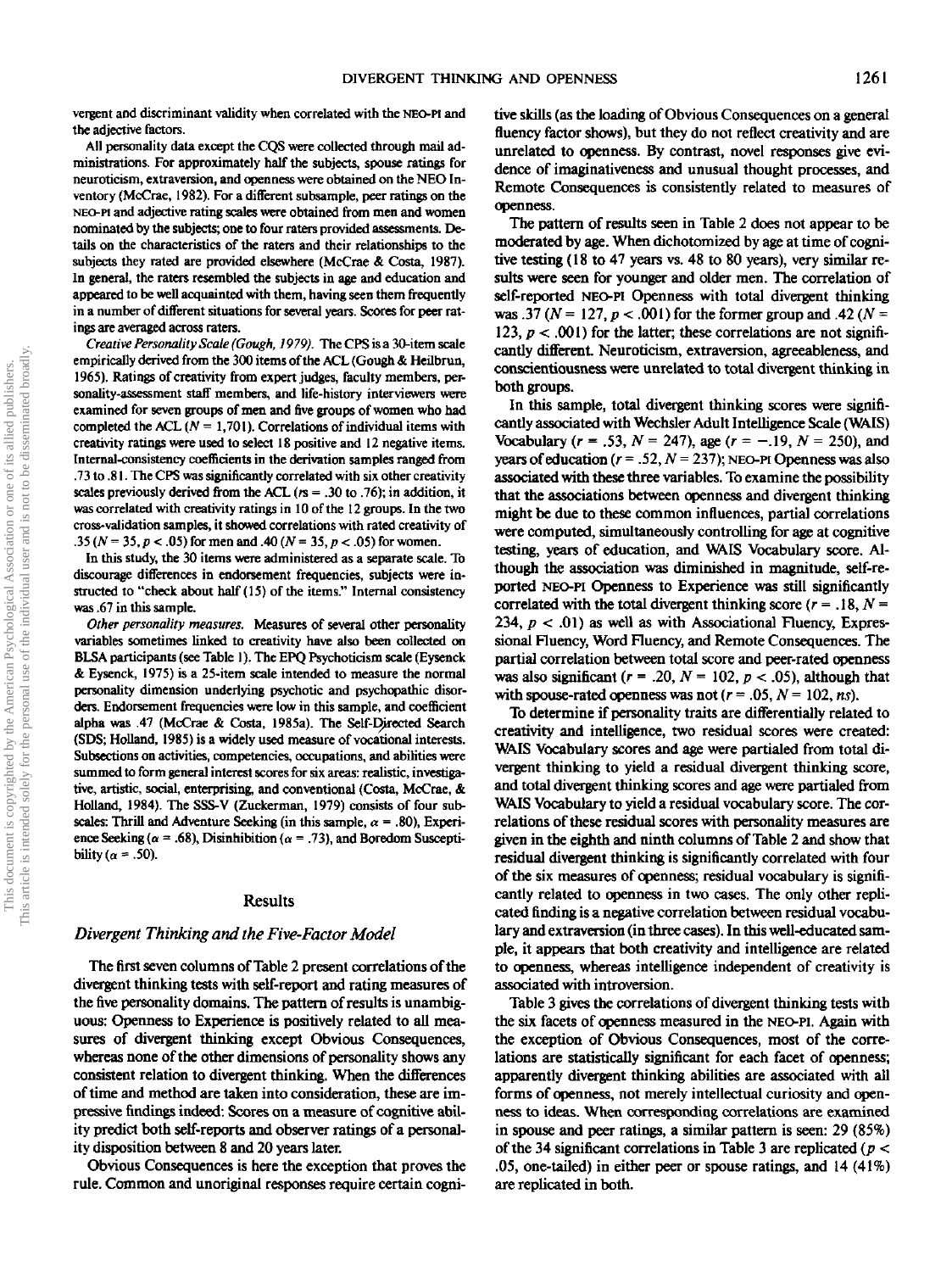# 1262 ROBERT R. McCRAE

| Table 2                                                                                         |
|-------------------------------------------------------------------------------------------------|
| Correlations of Divergent Thinking Tests and Creative Personality Scale (CPS) With Self-Reports |
| and Ratings on Measures of the Five-Factor Model                                                |

|                                  |                          |          |          |          |                  |               |                  |                       | <b>Residuals</b> |            |
|----------------------------------|--------------------------|----------|----------|----------|------------------|---------------|------------------|-----------------------|------------------|------------|
|                                  | Divergent thinking tests |          |          |          |                  |               |                  |                       |                  |            |
| Factor                           | AF                       | EF       | IF       | WF       | OC               | RC            | Total            | Divergent<br>thinking | Vocabulary       | <b>CPS</b> |
| NEO Personality Inventory        |                          |          |          |          |                  |               |                  |                       |                  |            |
| Self-reports                     |                          |          |          |          |                  |               |                  |                       |                  |            |
| Neuroticism                      | .02                      | .00.     | $-.05$   | $-.03$   | $-.10$           | .02           | $-.04$           | $-.08$                | .04              | $-.30***$  |
| Extraversion                     | $-.03$                   | .04      | .06      | .02      | $.13*$           | $.13*$        | .09              | $.13*$                | $-.24***$        | $.30***$   |
| <b>Openness</b>                  | $.38***$                 | $.30***$ | $.25***$ | $.33***$ | .06              | $.34***$      | .39***           | $.18***$              | $.20***$         | $.44***$   |
| Agreeableness                    | .04                      | .02      | .03      | .05      | .04              | .01           | .05              | .01                   | .11              | $.17*$     |
| Conscientiousness                | $-.05$                   | $-.08$   | $-.01$   | $-.04$   | .00              | $-.02$        | $-.05$           | .02                   | $-.09$           | $.30***$   |
| Peer ratings                     |                          |          |          |          |                  |               |                  |                       |                  |            |
| Neuroticism                      | $-.10$                   | $-.04$   | .03      | .02      | $-.12$           | .10           | $-.01$           | $-.13$                | .11              | .11        |
| Extraversion                     | .12                      | .13      | .15      | .12      | $-.04$           | .10           | .16              | .18                   | $-.17$           | $.37***$   |
| <b>Openness</b>                  | $.37***$                 | $.36***$ | $.28**$  | $.37***$ | $-.05$           | $.29***$      | $.41***$         | $.26***$              | .18              | $.34***$   |
| Agreeableness                    | .03                      | .03      | $-.10$   | $-.10$   | $-.06$           | $-.14$        | $-.07$           | $-.06$                | , 14             | $-.39***$  |
| Conscientiousness                | .06                      | $-.04$   | .00      | .05      | .08              | $-.02$        | .02              | .10                   | $-.01$           | $-.02$     |
| Spouse ratings                   |                          |          |          |          |                  |               |                  |                       |                  |            |
| Neuroticism                      | .05                      | $-.07$   | $-.02$   | $-.03$   | $-.20*$          | .03           | $-.06$           | $-.07$                | .02              | $-.14$     |
| Extraversion                     | $-.04$                   | .06      | $-.11$   | $-.12$   | .00 <sub>1</sub> | .16           | $-.02$           | $-.02$                | $-.10$           | .15        |
| <b>Openness</b>                  | $.27***$                 | $.23*$   | .15      | .17      | .14              | $.36***$      | $.29**$          | .11                   | .17              | $.26*$     |
| Adjective factor scores          |                          |          |          |          |                  |               |                  |                       |                  |            |
| Self-reports                     |                          |          |          |          |                  |               |                  |                       |                  |            |
| Neuroticism                      | .01                      | 00       | $-.01$   | $-.03$   | $-.08$           | .01           | .00 <sub>1</sub> | $-.06$                | .06              | $-.11$     |
| Extraversion                     | $-.14*$                  | $-.02$   | $-.15*$  | $-.12$   | $-.03$           | $-.11$        | $-.15*$          | $-.02$                | $-29***$         | .16        |
| Openness                         | $.37***$                 | $.28***$ | $.28***$ | $.39***$ | .11              | $.27***$      | $.39***$         | $.25***$              | .11              | $.61***$   |
| Agreeableness                    | $.16*$                   | .04      | $-.09$   | .07      | $-.13$           | $-.04$        | .02              | .02                   | .01              | $-.11$     |
| Conscientiousness                | $-.02$                   | $-.05$   | .01      | .02      | .06              | .05           | .00 <sub>1</sub> | .01                   | $-.01$           | $.30***$   |
| Peer ratings                     |                          |          |          |          |                  |               |                  |                       |                  |            |
| Neuroticism                      | .05                      | .11      | .11      | $.18*$   | $-.08$           | .15           | .14              | .01                   | .16              | .05        |
| Extraversion                     | $-.02$                   | .05      | .04      | $-.07$   | $-.05$           | .00           | .03              | .06                   | $-.14$           | $.26*$     |
|                                  | $.27***$                 | $.27***$ | $.26***$ | .39***   | .06              | $.40***$      | $.40***$         | $.30***$              | .11              | $.38***$   |
| <b>Openness</b><br>Agreeableness | .05                      | $-.02$   | $-.10$   | $-.07$   | $-.08$           |               | $-.07$           | $-.06$                | .14              | $-.30***$  |
| Conscientiousness                | .05                      | $-.02$   | .06      |          | $.22*$           | $-.13$<br>.10 | .11              | .14                   | .08              | .07        |
|                                  |                          |          |          | .02      |                  |               |                  |                       |                  |            |
| California Q-Set factor scores   |                          |          |          |          |                  |               |                  |                       |                  |            |
| (self-reports)                   |                          |          |          |          |                  |               |                  |                       |                  |            |
| Neuroticism                      | $-.05$                   | $-.22**$ | $-.20*$  | $-.01$   | $-.11$           | $-.01$        | $-.14$           | $-.17$                | .10              | $-.36***$  |
| <b>Extraversion</b>              | .03                      | .11      | .09      | $-0.01$  | .17              | .05           | .10              | .17                   | $-.24***$        | $.58***$   |
| Openness                         | $.38***$                 | $.18*$   | $.41***$ | $.25*$   | .12              | $.33***$      | $.37***$         | .15                   | $.32***$         | $.35***$   |
| Agreeableness                    | .06                      | .10      | $-.04$   | .01      | .04              | .03           | .05              | .06                   | .02              | $-.15$     |
| Conscientiousness                | .03                      | .11      | $-.02$   | .04      | .14              | .13           | .09              | .03                   | .16              | $.27*$     |
| <b>CPS</b>                       | $.18*$                   | $.21***$ | $.17*$   | $.28***$ | .09              | $.20*$        | $.26***$         | $.21***$              | $-.04$           | 1.00       |

*Note.* For divergent thinking tests,  $ms = 130-267$  with self-reports, 105-115 with peer ratings, and 104-113 with spouse ratings; for CPS,  $ms = 86-$ 137 with self-reports, 81 with peer ratings, and 65 with spouse ratings. AF = Associational Fluency; EF = Expressional Fluency; IF = Ideational Fluency; WF = Word Fluency; OC = Obvious Consequences; RC = Remote Consequences. \*  $p < .05$ . \*\*  $p < .01$ . \*\*\*  $p < .001$ .

| Table 3                                                                                           |  |
|---------------------------------------------------------------------------------------------------|--|
| Correlations of Divergent Thinking Tests With Facets of Openness on the NEO Personality Inventory |  |

| Self-reports   | Divergent thinking tests |          |          |          |          |          |          |  |  |
|----------------|--------------------------|----------|----------|----------|----------|----------|----------|--|--|
|                | AF                       | EF       | IF       | WF       | $\alpha$ | RC       | Total    |  |  |
| Fantasy        | $.22***$                 | $.19***$ | .07      | $.19***$ | .00      | $.21***$ | $.21***$ |  |  |
| Aesthetics     | $.27***$                 | $.20***$ | $.16***$ | $.15*$   | $-.01$   | $.18***$ | $.23***$ |  |  |
| Feelings       | $.29***$                 | $.19***$ | .19**    | $.25***$ | $.14*$   | $.23***$ | $.28***$ |  |  |
| <b>Actions</b> | .10                      | $.16***$ | .06      | $.20***$ | .02      | $.17***$ | $.17***$ |  |  |
| Ideas          | $.33***$                 | $.20**$  | $.27***$ | $.27***$ | .05      | $.22***$ | $.31***$ |  |  |
| <b>Values</b>  | $.21***$                 | $.15*$   | $.20***$ | $.19***$ | .04      | $.27***$ | $.25***$ |  |  |

*Note. N* = 250-267. AF = Associational Fluency; EF = Expressional Fluency; IF = Ideational Fluency; WF = Word Fluency; OC = Obvious Consequences; RC = Remote Consequences.

\*  $p < .05$ . \*\*  $p < .01$ . \*\*\*  $p < .001$ .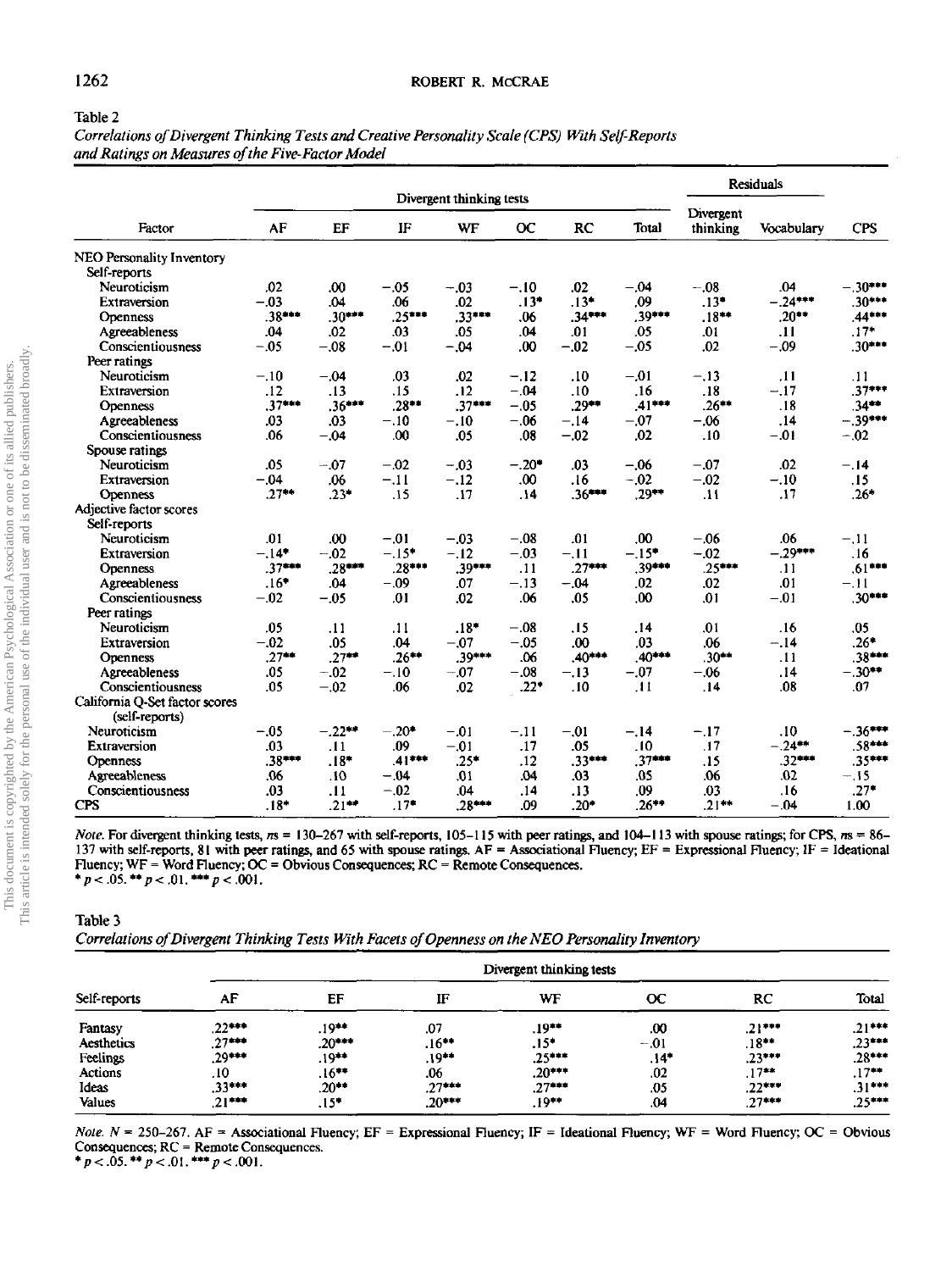| 1able 4                                                      |
|--------------------------------------------------------------|
| Correlations of Other Personality Variables With Openness to |
| <b>Experience and Total Divergent Thinking Score</b>         |

| Variable                         | <b>Openness</b><br>to experience | <b>Total divergent</b><br>thinking |
|----------------------------------|----------------------------------|------------------------------------|
| <b>EPO Psychoticism</b>          | - 06                             | .00                                |
| Self-Directed Search             |                                  |                                    |
| Realistic                        | $.17*$                           | $-.16*$                            |
| Investigative                    | $.34***$                         | $.24***$                           |
| Artistic                         | $.50***$                         | $.27***$                           |
| Social                           | $.16*$                           | $.19*$                             |
| Enterprising                     | .11                              | .10                                |
| Conventional                     | $-.06$                           | $-.02$                             |
| <b>Sensation Seeking Scale V</b> |                                  |                                    |
| Thrill and Adventure Seeking     | $.32***$                         | $.22***$                           |
| <b>Experience Seeking</b>        | $.51***$                         | $.25***$                           |
| <b>Disinhibition</b>             | $.25***$                         | $.22***$                           |
| <b>Boredom Susceptibility</b>    | .15                              | $.18*$                             |
| <b>Total Sensation Seeking</b>   | .45***                           | $.31***$                           |
|                                  |                                  |                                    |

*Note. N* - 156-201. EPQ = Eysenck Personality Questionnaire. \* p < .05. \*\* p < .01. \*\*\* p < .001.

#### *Creative Personality Scale*

 $\overline{\phantom{a}}$  . . . .

The bottom row of Table 2 gives the correlations of the CPS with divergent thinking tests. All (except that with Obvious Consequences) are statistically significant but modest in magnitude, suggesting that the CPS and divergent thinking tests are related but distinguishable indicators of creativity. The CPS shows a small negative correlation with age  $(r = -.18, p < .05)$ and a small positive correlation with years of education *(r = .* 17, *p* < .05), but is unrelated to WAIS Vocabulary *(r =* .09, *ns).* Controlling for these three variables leaves a partial correlation of. 17 *(N =* 141, *p <* .05) between CPS scores and total divergent thinking.

The last column of Table 2 gives correlations of the CPS with measures of the five-factor model of personality. The diverse item content of the CPS is reflected in the range of significant correlations. Neuroticism is negatively related to CPS scores in two of the six cases, suggesting that creative individuals may be better adjusted than others. Extraversion (in four cases) and conscientiousness (in three of five cases) are positively related, suggesting that creative persons are also more energetic, sociable, and achievement-oriented. No consistent relation is seen to agreeableness, which is positively related to the CPS in NEO-PI self-reports but negatively related in peer ratings. However, openness is significantly positively related to CPS scores in all six cases, with correlations ranging from .26 to .61. Individuals who score high on the CPS see themselves and are seen by spouses and peers as being high in openness to experience.<sup>2</sup>

# *Other Personality Variables*

divergent thinking abilities, as are investigative and, to a lesser extent, social interests; all these interests are also associated with openness. Neither openness nor divergent thinking is related to enterprising or conventional interests. Thus, individuals who prefer occupations such as anthropologist, independent research scientist, author, composer, sociologist, and social science teacher are apt to show more cognitive flexibility and fluency and more dispositional openness than are those who prefer the occupations of sports promoter, salesperson, bank teller or inventory controller. Realistic interests, which are positively related to openness but negatively related to divergent thinking, show an exception to the general pattern. The small positive correlation with openness is probably attributable to the fact that open individuals have broad interests that include outdoor and mechanical as well as artistic and investigative occupations. People who are interested exclusively in realistic occupations are, as a group, probably neither open nor highly creative (cf. Costa et al., 1984).

As in previous work (Zuckerman, 1979), total Sensation Seeking is significantly related to divergent thinking; it is also correlated with Openness. Of the four subscales, Experience Seeking is most strongly related to both Openness and divergent thinking. Boredom Susceptibility, however, is significantly related to divergent thinking but not to Openness.

# Discussion

In an attempt to organize the literature on creativity and personality, two putative indicators of creativity—divergent thinking tests and Cough's (1979) CPS—were correlated with multiple measures of a comprehensive taxomony of personality traits, the five-factor model. The CPS was most strongly and consistently related to openness to experience, although it was also correlated with (low) neuroticism, extraversion, and conscientiousness. Divergent thinking abilities as measured in this study were consistently related only to openness. These findings might be viewed as support for the hypothesis that creativity is uniquely related to openness to experience.

There is mixed evidence, however, that traits outside the domain of openness are also systematically related to creative abilities. The correlations of the CPS suggest that creative people are adjusted, sociable, and productive as well as open. Although there is no support for this interpretation from the divergent thinking data, it is possible that different results would have

Table 4 gives correlations of other personality variables with NEO-PI Openness and total divergent thinking scores. Psychoticism is unrelated to both Openness and divergent thinking. In this sample, it appears instead to measure the low poles of the two dimensions of Agreeableness and Conscientiousness (Mc-Crae & Costa,  $1985a$ ).<sup>3</sup>

As hypothesized, artistic interests are significantly related to

<sup>!</sup> To replicate these findings, the Creative Personality Scale (CPS) was correlated with the same personality measures in a sample of female participants in the Baltimore Longitudinal Study of Aging ( $N<sub>S</sub> = 45$  to 142). Among women, the CPS showed significant negative correlations with three of the six measures of neuroticism and positive correlations with four measures of extraversion and all six measures of openness to experience. None of the correlations with Agreeableness or Conscientiousness reached statistical significance. Again, these results suggest that high CPS scorers are adjusted, extraverted, and particularly open to experience

<sup>&</sup>lt;sup>3</sup> The Psychoticism scale was not administered as part of the full Eysenck Personality Questionnaire (EPQ), so correlations with EPQ Neuroticism and Extraversion are not available. However, total divergent thinking was not significantly related to the Neuroticism or Extraversion measures of the Eysenck Personality Inventory, which was administered to the sample earlier.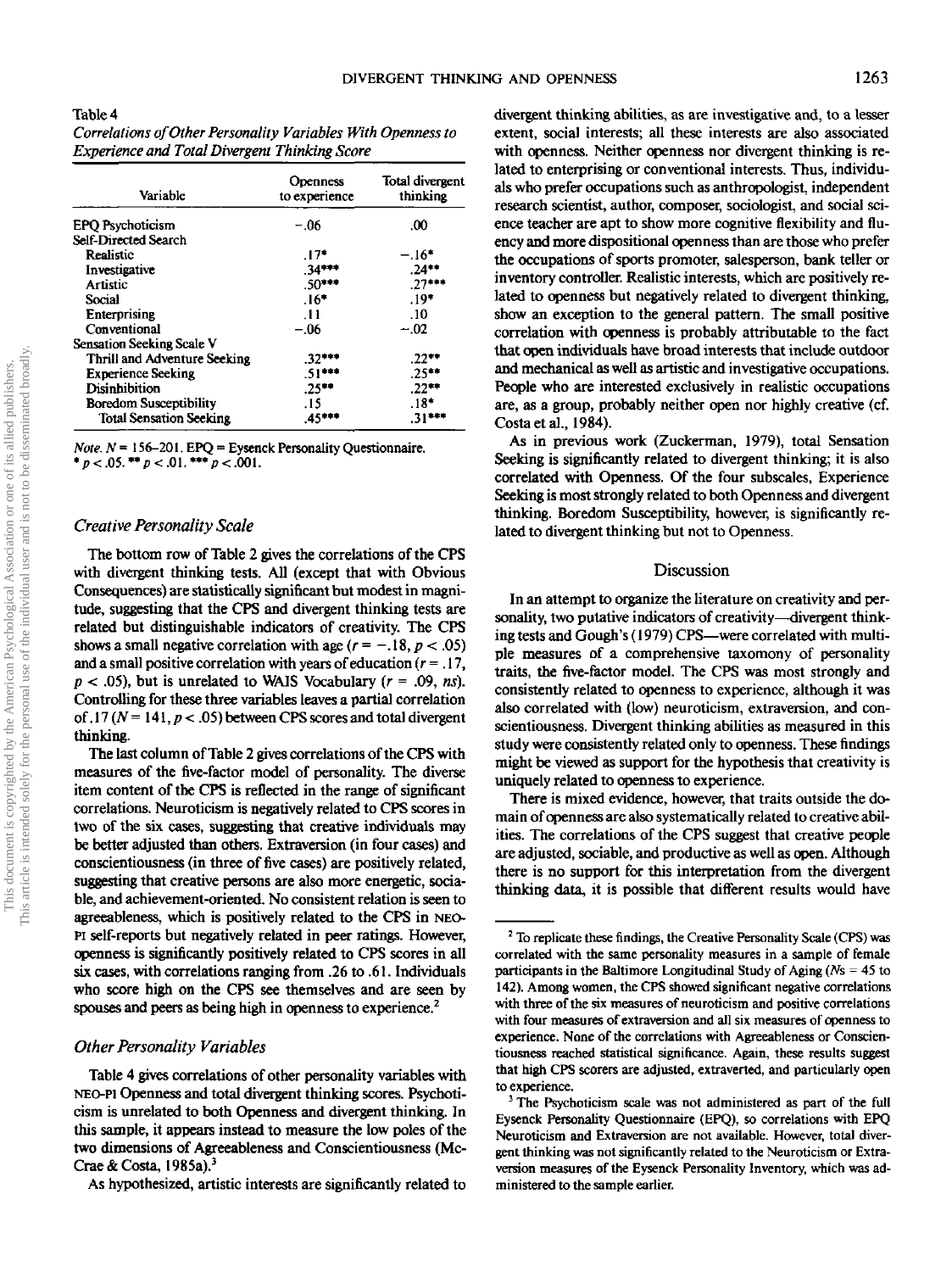been obtained if the tests had been administered under other conditions. Harrington (1975) and Katz and Poag(1979) found that the psychological meaning of divergent thinking test scores changed when subjects were specifically instructed to be creative. In Harrington's study, correlations with an ACL measure of creative abilities increased from .22 in the standard condition (comparable to the .26 found between total divergent thinking and the CPS in this study) to .64 in the creativity condition. Scorers high in divergent thinking in the creativity condition, but not in the standard condition, described themselves as selfconfident, dominant, and achievement-oriented. These traits are consistent with the CPS finding that more creative individuals are adjusted, extraverted, and conscientious as well as open.

Studies of rated creativity often but not always support these contentions. Kelson's (1985) women nominated for creative potential and Barren's (1969) creative female mathematicians could be described as open and extraverted, but whereas Helson's subjects were characterized by high conscientiousness, Barren's were regarded as less dependable and responsible than were representative (i.e., noncreative) female mathematicians. Barren's (1969) study of originality in Irish managers suggests that creativity in this context is marked chiefly by disagreeableness, as seen in such adjectives as *cynical* and *bossy* as opposed to *pleasant* and *unselfish.* Katz and Poag (1979) found that women scoring high in divergent thinking tests under instructions to be creative labeled themselves as *cold, timid,* and *cowardly.*

As Barron and Harrington (1981) pointed out, there is some variation in personality characteristics across fields of creative endeavor. Painters may be high in psychoticism (Götz & Götz, 1979); creative scientists may be more introverted than creative salesmen. These differences may account for some of the conflicting literature. In addition, creative ability does not inevitably lead to recognized creativity, and a variety of personality traits may be involved in being perceived as creative. Conscientious individuals may complete their creative projects more often; extraverts may exhibit them more readily; adjusted individuals may be less distracted from creative work by personal problems. At this point, it seems reasonable to conclude that openness to experience is a common characteristic of creative individuals but that additional research is needed to ascertain whether and under what conditions other domains of personality contribute to creative accomplishments.

It has often been pointed out that dispositions and abilities interact in the life of the individual (e.g., Heim, 1970). Smart extraverts make intelligent conversation, smart introverts read difficult books; conscientious individuals use their intellectual gifts, lackadaisical individuals do not. Openness to experience and divergent thinking abilities may also interact as mutually necessary conditions for creativity, the former providing the inclination and the latter providing the aptitude for original thinking. But these two are not independent predictors of creativity; they are themselves consistently related, and the explanation for this association is a matter of some interest. There are several possibilities.

First, open and closed individuals may differ not in true divergent thinking ability but merely in test performance. The open person may be intrigued by the task of imagining consequences or generating words that include a specified letter and thus outperform the closed person. By provision of extrinsic motivation (such as money), closed individuals might be induced to perform as well as open individuals do on divergent thinking tasks. Experimental studies could be designed to test this possibility.

Second, open people may have developed intellectual and especially divergent thinking abilities through a lifetime of practice. By exercising their cognitive faculties, they may have discovered or retained skills that were lost to closed individuals. If this process occurs, it should be cumulative, and it might be expected that the association of openness with divergent thinking would be stronger in older than in younger men. When younger and older men in this sample were examined separately, however, correlations were not significantly different. Similar comparisons in children, adolescents, and young adults might find support for this mechanism at an earlier age.

Finally, the appreciation of novelty may be facilitated by the ability to think creatively. Individuals who easily generate new ideas, whose cognitive processes are flexible, may develop an interest in varied experience, just as individuals with particular competencies develop corresponding vocational interests (Holland, 1985). Again, developmental studies could clarify these issues.

Unfortunately, the most scientifically satisfying way of discovering the causal ordering of these two variables is not feasible. Both personality traits and cognitive abilities are singularly resistant to experimental manipulation, at least with interventions known today. In the immediate future, therefore, openness to experience may be of more value as a means of selecting potentially creative individuals than as a mechanism for enhancing creativity.

#### References

- Alpaugh, P. K., Parham, I. A., Cole, K. D., & Birren, J. E. (1982). Creativity in adulthood and old age: An exploratory study. *Educational Gerontology, S,* 101-116.
- Amabile, T. M. (1982). Social psychology of creativity: A consensual assessment technique. *Journal of Personality and Social Psychology, 43,* 997-1013.
- Barron, F. (1969). *Creative person and creative process.* New York: Holt, Rinehart & Winston.
- Barron, E, *&* Harrington, D. M. (1981). Creativity, intelligence, and personality. *Annual Review of Psychology, 32,* 439-476.
- Block, J. (1961). *The Q-sort method in personality assessment and psychiatric research.* Springfield, IL: Charles C Thomas.
- Christensen, P. R., & Guilford, J. P. (1957a). *Associational Fluency I, Form A.* Beverly Hills, CA: Sheridan Supply.
- Christensen, P. R., & Guilford, J. P. (1957b). *Ideational Fluency I. Form A.* Beverly Hills, CA: Sheridan Supply.
- Christensen, P. R., & Guilford, J. P. (I958a). *Expressional Fluency, Form A.* Beverly Hills, CA: Sheridan Supply.
- Christensen, P. R., & Guilford, J. P. (1958b). *Word Fluency, Form A.* Beverly Hills, CA: Sheridan Supply.
- Christensen, P. R., Merrifield, P. R., & Guilford, J. P. (1958). *Consequences, Form A-II.* Beverly Hills, CA: Sheridan Supply.
- Coan, R. W. (1974). *The optimal personality.* New York: Columbia University Press.
- Costa, P. T., Jr., & McCrae, R. R. (1978). Objective personality assessment. In M. Storandt, I. C. Siegler, & M. F. Elias (Eds.), *The clinical psychology of aging (pp.* 119-143). New York: Plenum Press.
- Costa, P. T., Jr., & McCrae, R. R. (1985a). Concurrent validation after 20 years: Implications of personality stability for its assessment. In J. N. Butcher & C. D. Spielbeiger (Eds.), *Advances in personality assessment* (Vol. 4, pp. 31-54). Hillsdale, NJ: Erlbaum.